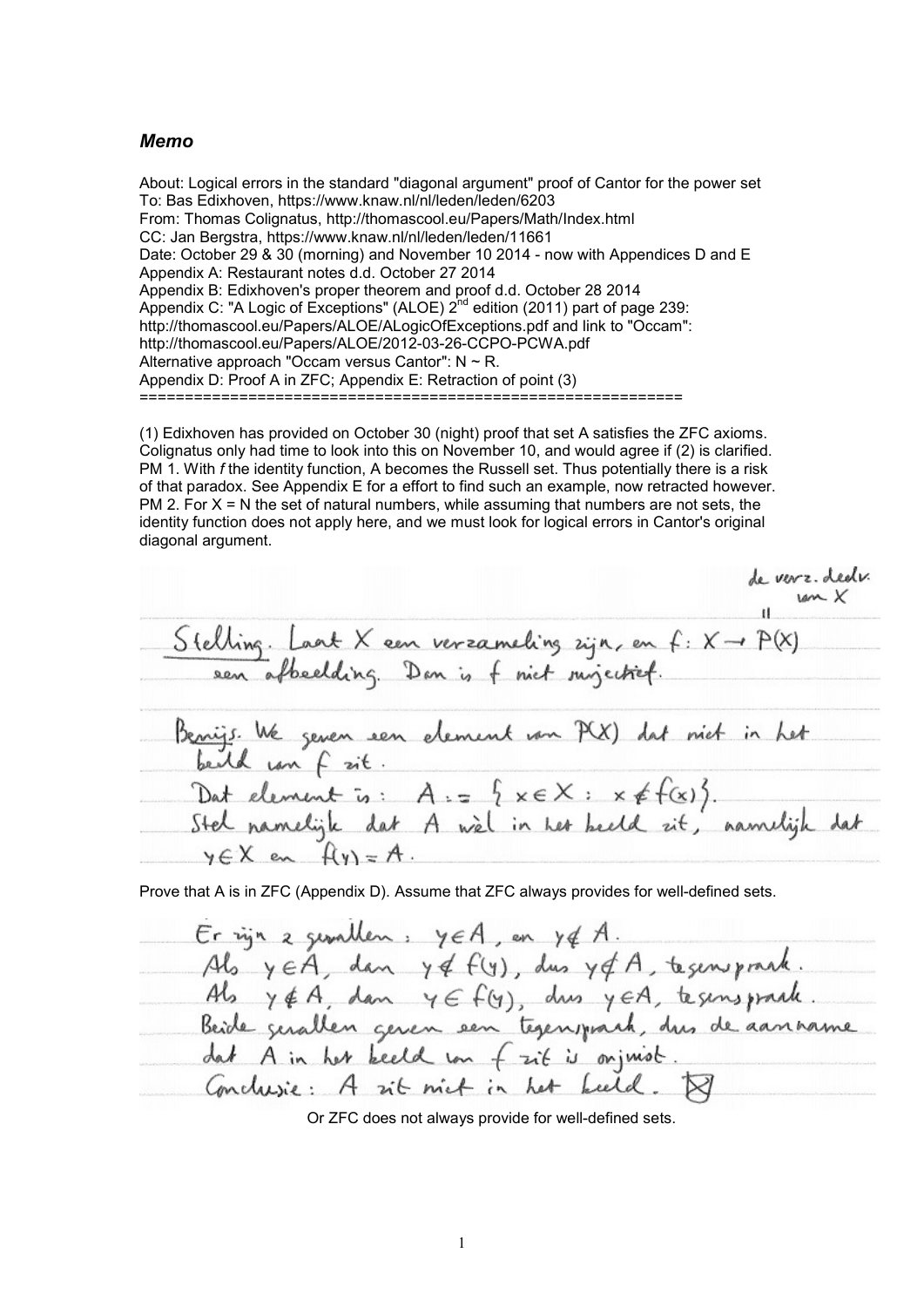(2) There is also a B. It will be useful when Edixhoven can explain the relation between aboven A and this B.

It is inefficient to replace A by B everywhere, so I write A for B.

Edixhoven said that the Paul of Venice consistency criterion should not affect the deduction, so he will not mind to take  $B = A$ .

But then there is no proof.

If he still holds that there is a proof, then he should explain the relation between this  $A (A = B)$ and the A above.

Schriif B = A Stelling. Laat X een verzameling zijn, en  $f: X \rightarrow P(X)$ sen afbeelding. Dan is f mit suizertief misschien Benijs We geven een element van P(X) Dat element is:  $A = \frac{1}{2} \times \in X : x \notin f(x)$  & xin A } namelijk dat A wel in her bedd it, namelijk  $y \in X$  en  $f(y) = A$ . Érign a gemillen, yEA, en yEA. ByinA<br>Als yEA, dan y&f(y), dus y&A, tegensprack. Als  $y \notin A$ , dan  $y \in f(y)$  of y niet in A. Geen tegenspraak. Alleen (y in A) geeft sen tegensprach, dus de aanname dat A in her keeld in f zit geeft (y niet in A), en verder niets Conclusie: Met een welgedefinieerde A is de stelling niet te bewijzen.

This uses a small consistency enhancer invented by Paul of Venice (1368-1428), see I.M. Bochenski "History of Formal Logic".

See ALOE and my text on Logicomix: http://thomascool.eu/Papers/ALOE/2010-02-14- Russell-Logicomix.pdf

It is conceivable that there are other ways to prove the "theorem". However, it is more sensible to look at threevalued logic, since this is already available given the discussion on the Liar Paradox.

It is still possible that Cantor's original proof for N and R survives. However, see the rejection in http://thomascool.eu/Papers/ALOE/2012-03-26-CCPO-PCWA.pdf The alternative approach of "Occam versus Cantor" is:  $N \sim R$ .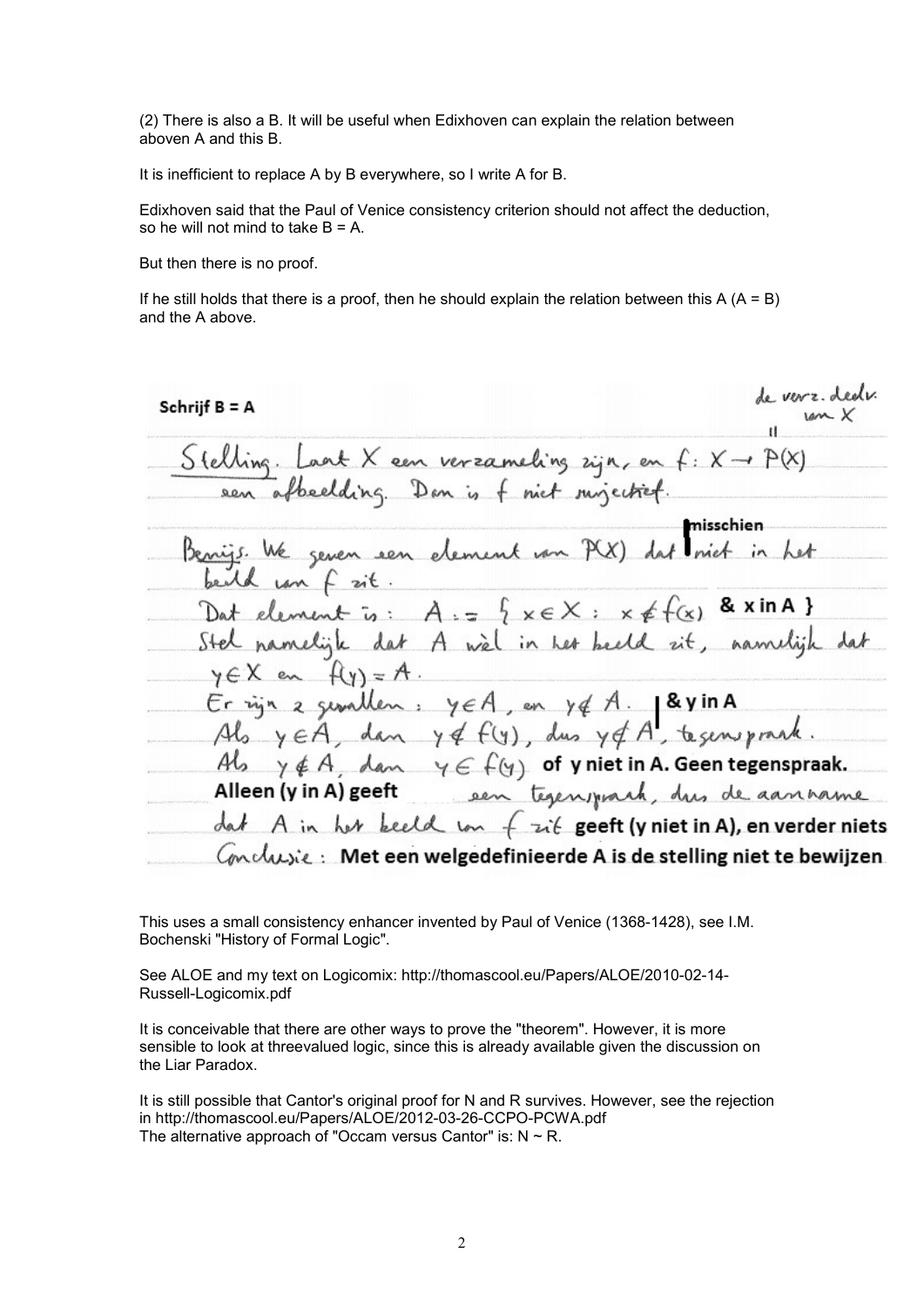*Appendix A: Restaurant notes of October 27 2014*

27/10/2014 Jan Bergstra, Tymas Cool powerset son X Stelling Laat X een vers. rijn f: X -> P(X)<br>ofbeddig. Dan is f niet surjectich. Beniji. We geven een element van P(X) dat nict her beild un  $u$ Dat element is:  $A:=\{\times \in X:$ Std namelijk dat A in het beeld zit, namelijk dat  $y \in X$  en  $f(y) = A$ . Dan  $y \notin f(y)$ , maar dat betelent dat y&A, want f(y) == A. Maar dan ramage de definitie van A: YE f(y). Dat is in tegenspraak met 74 f(Y).<br>Conclusie: A zit niet in het heeld  $26$ Ful  $\circ$ Ve  $u \in \mathcal{K}$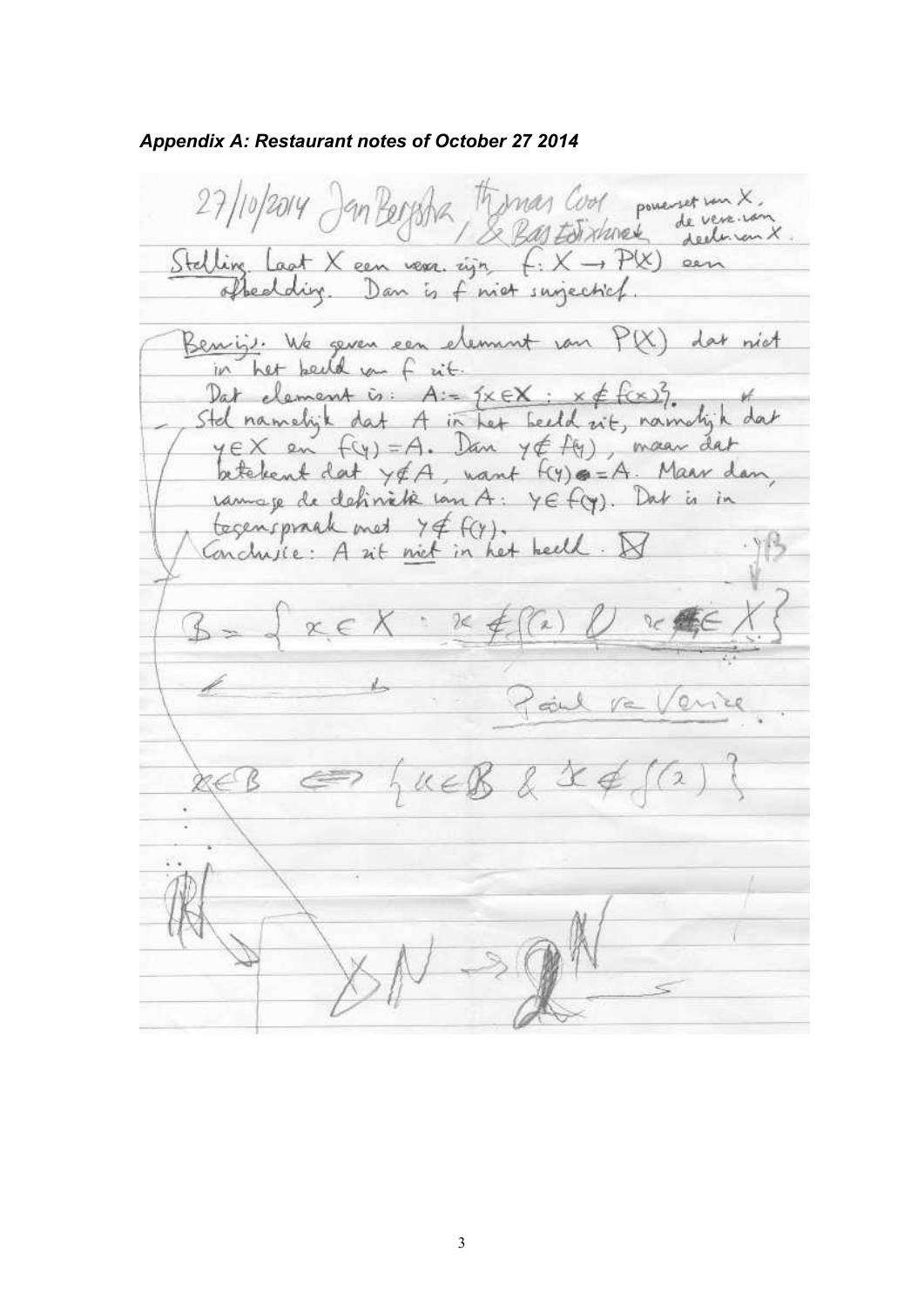*Appendix B: Edixhoven, October 28 2014, proper proof*

de verz. dedi.  $um X$ Stelling. Laat X een verzameling zijn, en  $f: X \rightarrow P(X)$ sen afbeelding. Dan is f nict surjection. Benijs. We geven een element van P(X) dat niet in het beild can f sit. Dat element is:  $A = \{x \in X : x \notin f(x)\}.$ Stel namelijk dat A wel in her beeld sit, namelijk dat  $y \in X$  en  $f(y) = A$ .  $Er$  ign a genallen:  $y \in A$ , on  $y \notin A$ . Als yEA, dan y& f(y), dus y&A, tegenspraak. Als  $y \notin A$ , dan  $y \in f(y)$ , dus  $y \in A$ , tegenspraak. Beide gerallen geren een tegensprach, dus de aanname dat A in her keeld in f zit is onjuist. Conclusie: A sit nict in het beeld.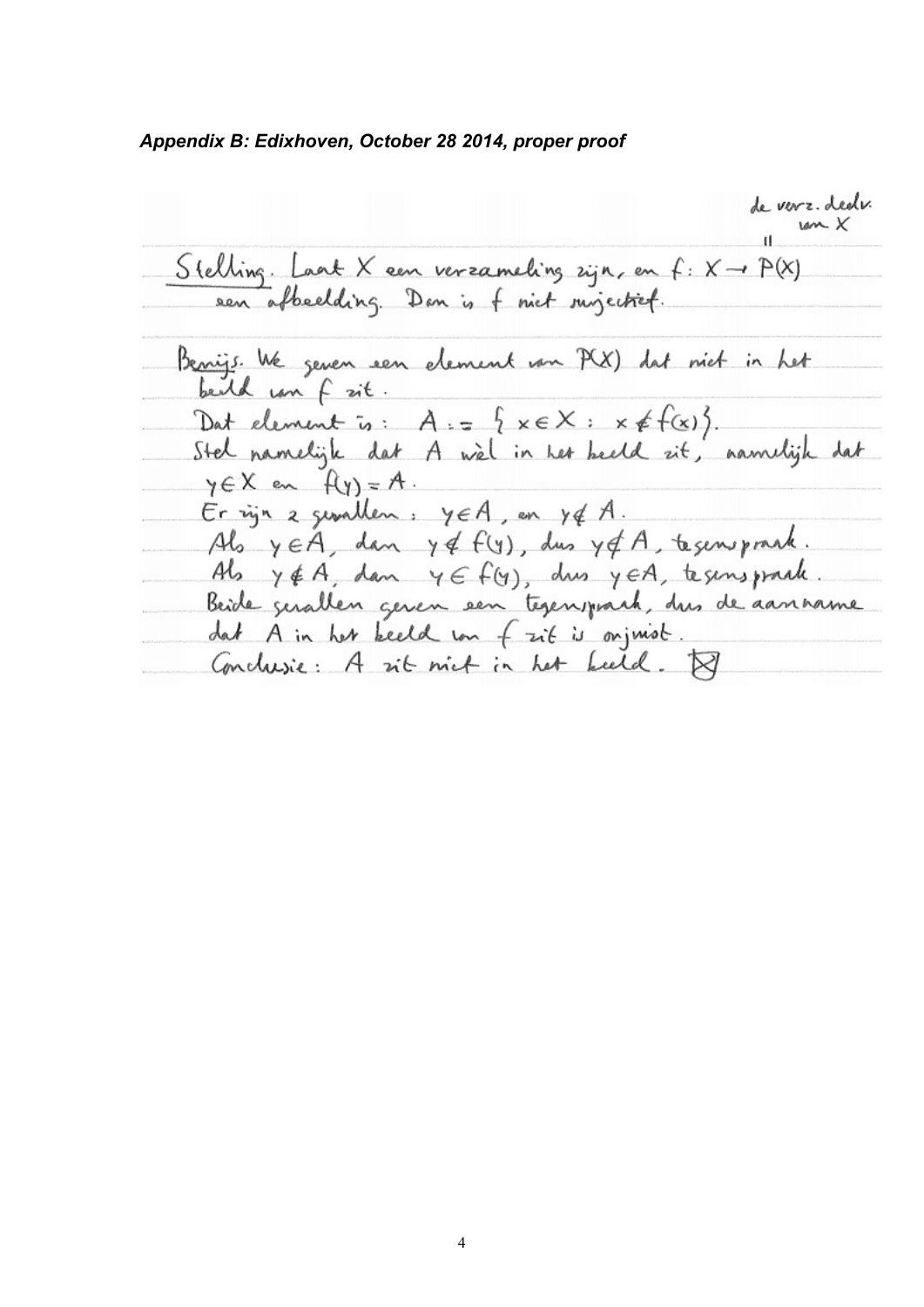### *Appendix C. ALOE part of page 239*

Paper on Occam March 2012 and update: http://thomascool.eu/Papers/ALOE/2012-03-26-CCPO-PCWA.pdf

ALOE 2011, p 239, http://thomascool.eu/Papers/ALOE/ALogicOfExceptions.pdf

Wallace (2003:275)) is as follows. Let  $f: A \rightarrow 2^A$  be the hypothetical bijection between A and its power set. Let  $\Phi = \{x \in A \mid x \notin f[x]\}\$ . Clearly  $\Phi$  is a subset of A and thus there is a  $\varphi = f^{-1}[\Phi]$  so that  $f[\varphi] = \Phi$ . The question now arises whether  $\varphi \in \Phi$  itself. We find that  $\varphi \in \Phi$  $\Phi \Leftrightarrow \varphi \notin f[\varphi] \Leftrightarrow \varphi \notin \Phi$  which is a contradiction. Ergo, there is no such f. This completes the currently existing proof of Cantor's theorem. The subsequent discussion is to show that this proof cannot be accepted.

## 11.4.3 Rejection of this proof

Similar like with Russell's set paradox (see above) we might hold that above  $\Phi$  is badly defined since it is self-contradictory under the hypothesis. A badly defined 'something' may just be a weird expression and need not represent a true set. A test on this line of reasoning is to insert a small consistency condition, giving us  $\Phi = \{x \in A \mid x \notin f[x] \land x \in$  $\Phi$ . Now we conclude that  $\varphi \notin \Phi$  since it cannot satisfy the condition for membership, i.e. we get  $\varphi \in \Phi \Leftrightarrow (\varphi \notin f[\varphi] \land \varphi \in \Phi) \Leftrightarrow (\varphi \notin \Phi \land \varphi \in \Phi) \Leftrightarrow \text{ falsum. Puristically speaking, the }$  $\Phi$  defined in 11.4.2 differs lexically from the  $\Phi$  defined here, with the first expression being nonsensical and the present one consistent. It will be useful to reserve the term  $\Phi$ for the proper definition and use  $\Phi$ ' for the expression in 11.4.2. The latter symbol is part of the lexical description but does not meaningfully refer to a set. Using this, we can also use  $\Phi^* = \Phi \cup {\varphi}$  and we can express consistently that  $\varphi \in \Phi^*$ . So the "proof" above can be seen as using a confused mixture of  $\Phi$  and  $\Phi^*$ .

It follows:

1. that the proof for Cantor's Theorem (i.e. as used above) is based upon a badly defined and inherently paradoxical construct, and that this proof evaporates once a sound construct is used.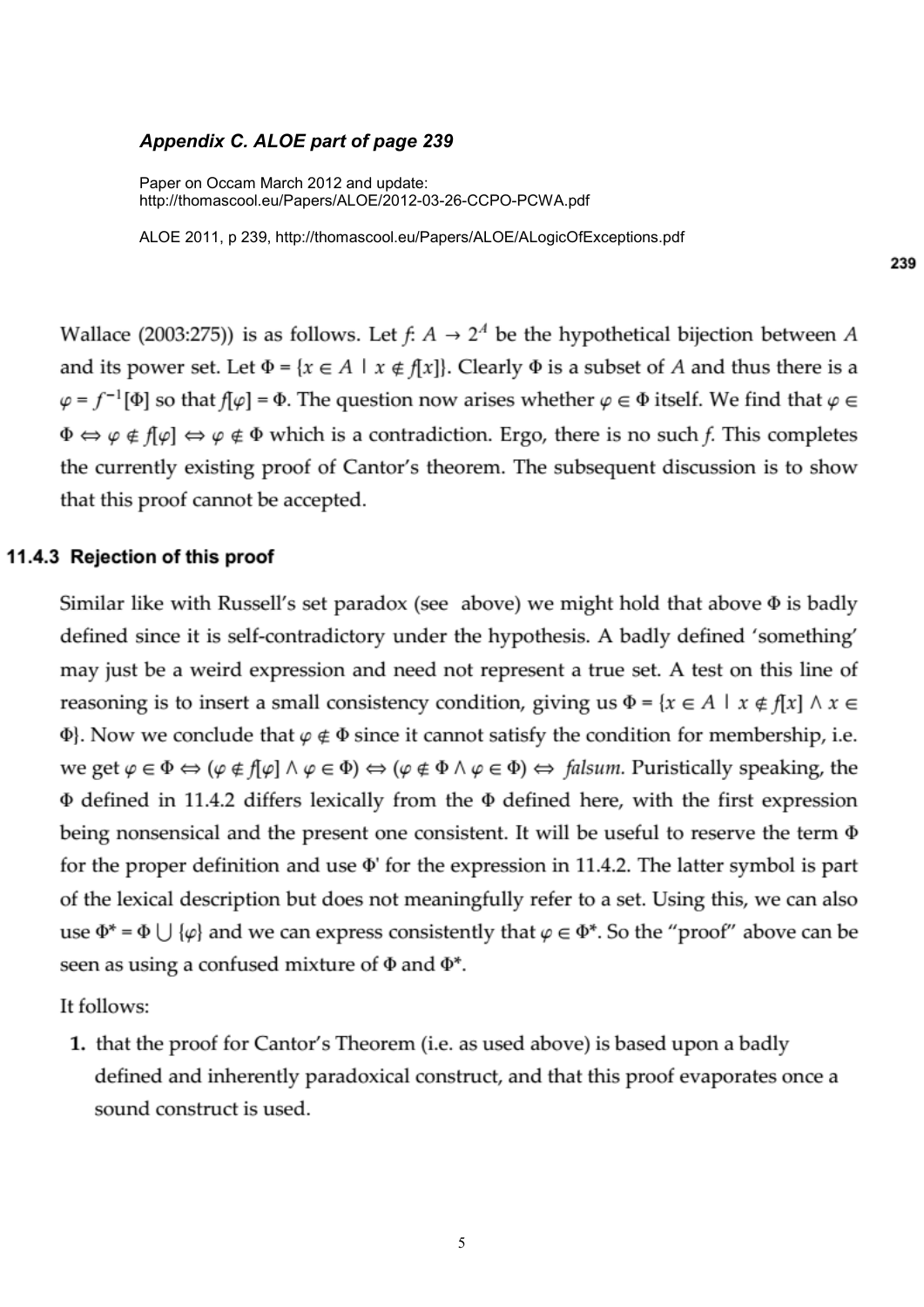# *Appendix D: Proof for (1) that A is in ZFC*

Edixhoven, Thu, 30 Oct 2014 22:32:08 +0100:

Ik gebruik de formulering zoals op http://en.wikipedia.org/wiki/Zermelo%E2%80%93Fraenkel\_set\_theory

De definitie is:  $A = \{x \in X : x \text{ not in } f(x)\}.$ 

Om dit in verzamelingentaal te schrijven: merk op dat f een deelverzameling is van X  $x P(X)$  is. P(X) bestaat vanwege axioma 8. X x P(X) bestaat vanwege axioma 4.

A bestaat vanwege axioma 3, namelijk:

A =  $\{x \in X : (exists y \in P(X)) : ((x,y) \in P(x) \}$ .

Colignatus, November 10:

Thank you for this reminder. Apparently I had no longer in active memory that ZFC blocks the Russell Paradox by the axiom of separation, and that this is an instance of this.

I would agree that the proof then holds in ZFC.

However, my point in the restaurant was different: there is issue (2), how does this A relate to said B ?

You hold that you restrict yourself to ZFC, and from that point you would argue that "a proof in ZFC is a proof in ZFC". However, I hope that you agree that question (2) still is valid, and creates a serious issue for ZFC.

The proper conclusion could well be that ZFC still uses a handicapped definition of "well formed set", so that the "proof" still generates noise w.r.t. better notions of "well formed sets".

In particular, using the same wikipedia for their discussion of Cantor's theorem for N: this has a set D of "non-selfish numbers", and there the "proof" evaporates with the consistency condition by Paul of Venice:

http://en.wikipedia.org/wiki/Cantor%27s\_theorem

 $D^* = \{x \in N \mid x \text{ is a non-selfish number } \& x \text{ in } D^*\}$ 

 $(x \text{ in } D^*)$  iff  $((x \text{ in } N) \& (x \text{ is non-selfish}) \& (x \text{ in } D^*))$ 

Let d be the number for  $D^*$ : (d is non-selfish) translates as (d not in  $D^*$ )

(d in D<sup>\*</sup>) iff  $((d \text{ in } N) \& (d \text{ not in } D^*) \& (d \text{ in } D^*))$ 

Ergo: (d not in D\*)

No paradox, no proof for  $N < P(N)$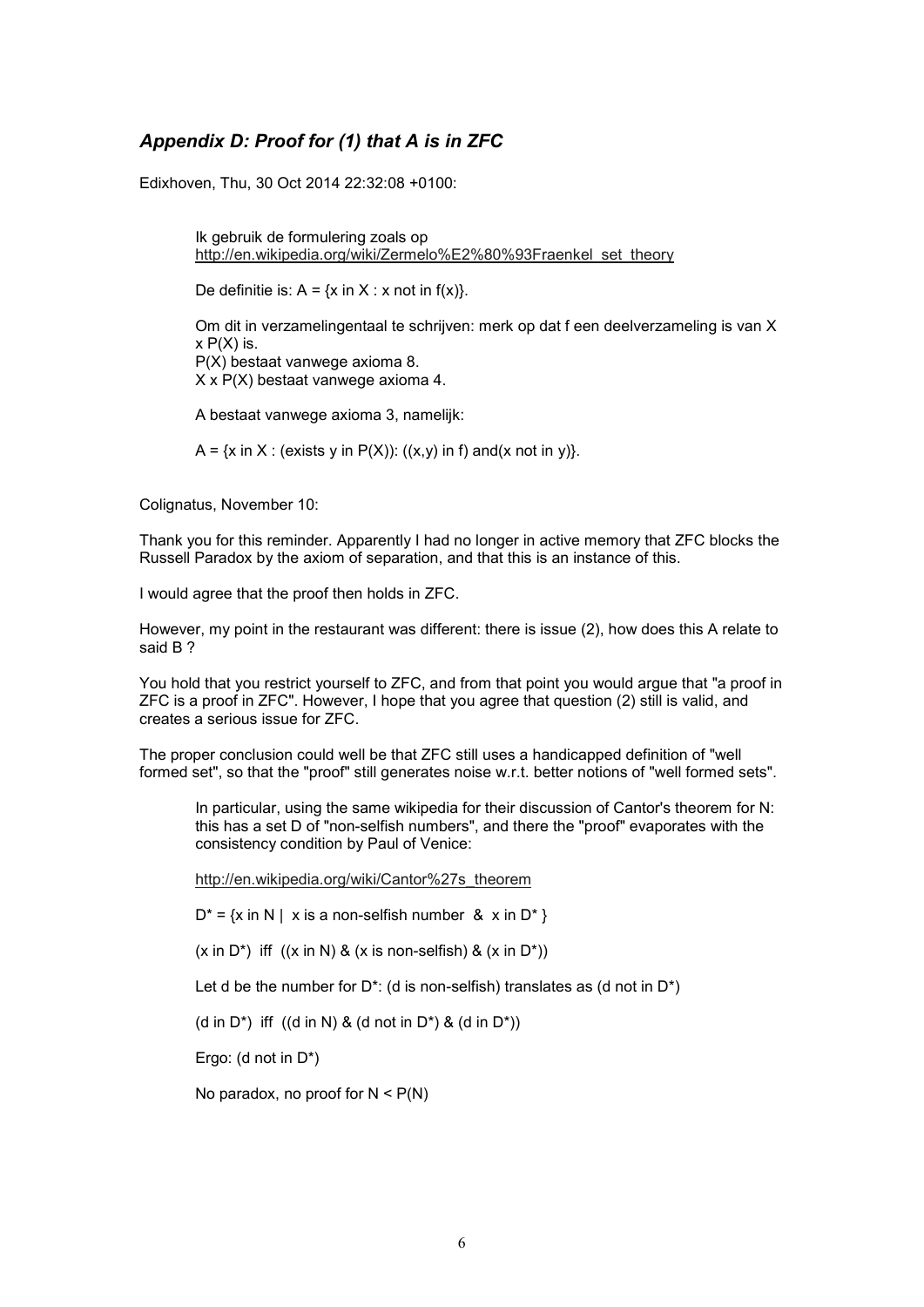## *Appendix E: Retracted example of f = identity function*

(3) W.r.t. point (1) it might be useful to develop a case where f can be the identity function so that Russell's set paradox comes into view. Potentially this highlights the paradoxical structure of the argument. I presented this example on October 30 with the idea that it would clarify the issue, but now on November 10 retract it. For the record I keep it here, now with an explanation why I retract it. The reason is that ZFC already provides a protection against the Russell paradox, so that its paradoxical effect shows from (2) and not from here.

Consider sets Z and Y, such that there is a X C Z so that P[X] C Y, or, that Y contains at least a powerset of a subset of Z. If  $X = Z$  then P[Z] would be a subset for Y.

An example to think of is  $Z = Y = N U P[N]$  or the natural numbers N and their power set.

Adjusted Theorem: Consider sets Z and Y, such that there is a X C Z so that P[X] C Y. Let f be a function f:  $Z \rightarrow Y$ , then f is not surjective.

Counter-example for this Adjusted Theorem: Take  $f =$  identity function and  $Y = Z = N U P[N]$ . Then obviously f is surjective. Every element in Y has an element in Z such that  $y = |z|$ . But the Edixhoven proof would cause a different conclusion. Thus that proof cannot be used for this Adjusted Theorem. Only a part can be used, namely (y not in X) so that (y in  $Z \setminus X$ ).

The given A belongs to Y, since A would be in P[X]. The proper proof uses (y in Z), with two subcases: (y in X) or (y in Z \ X). The Edixhoven steps only give the decision that (y not in X). They cause the conclusion that (y in  $Z \setminus X$ ), and not yet that there is no surjection. In the counter-example  $f =$  identity and  $Y = Z = N \cup P[N]$  we find: (y in  $P[X]$ ). Since no element of  $X = N$  would contain itself,  $y = A = N$ .

We copy the Edixhoven proof - quite aware that it was created with another purpose. (The original proof uses additional assumptions  $X = Z$  and  $Y = P[Z]$ , that we deviate from.)

Benijs. We seem seen element van Y dat niet in het  
\nbald van f zit.  
\nDat element is: A := 
$$
\{x \in X : x \notin f(x)\}
$$
.

\nStel namelijk dat A wèl in het beeld zit, namulijk dat  
\nYEX en fly)=A.

\nEr zijn z symbolen : yeA, en yd A.

\nAls yeA, dan yd f(y), dus yd A, tsensprade.

\nAls yeA, dan ye f(y), dus yeA, tsensprade.

\nBeicde grallen given een tsgengland, dus de aanname  
\ndat A in her beeld von f zit is orjmist.

\nGordusie: A zit niet in het leeld. 19

In the counter-example with f = identity we find  $y = f(y) = A = {x \text{ in } X: x \text{ not in } x}$  which is the Russell set (restricted to X). ZFC does not prohibit this use since the axiom of separation has the  $(x \in X)$  qualifier.

We find: (y in y) iff ((y in X) & (y not in y)), so that (y not in X). This proof only generates that (y in  $Z \setminus X$ ). In the counter-example (y in P[X]).